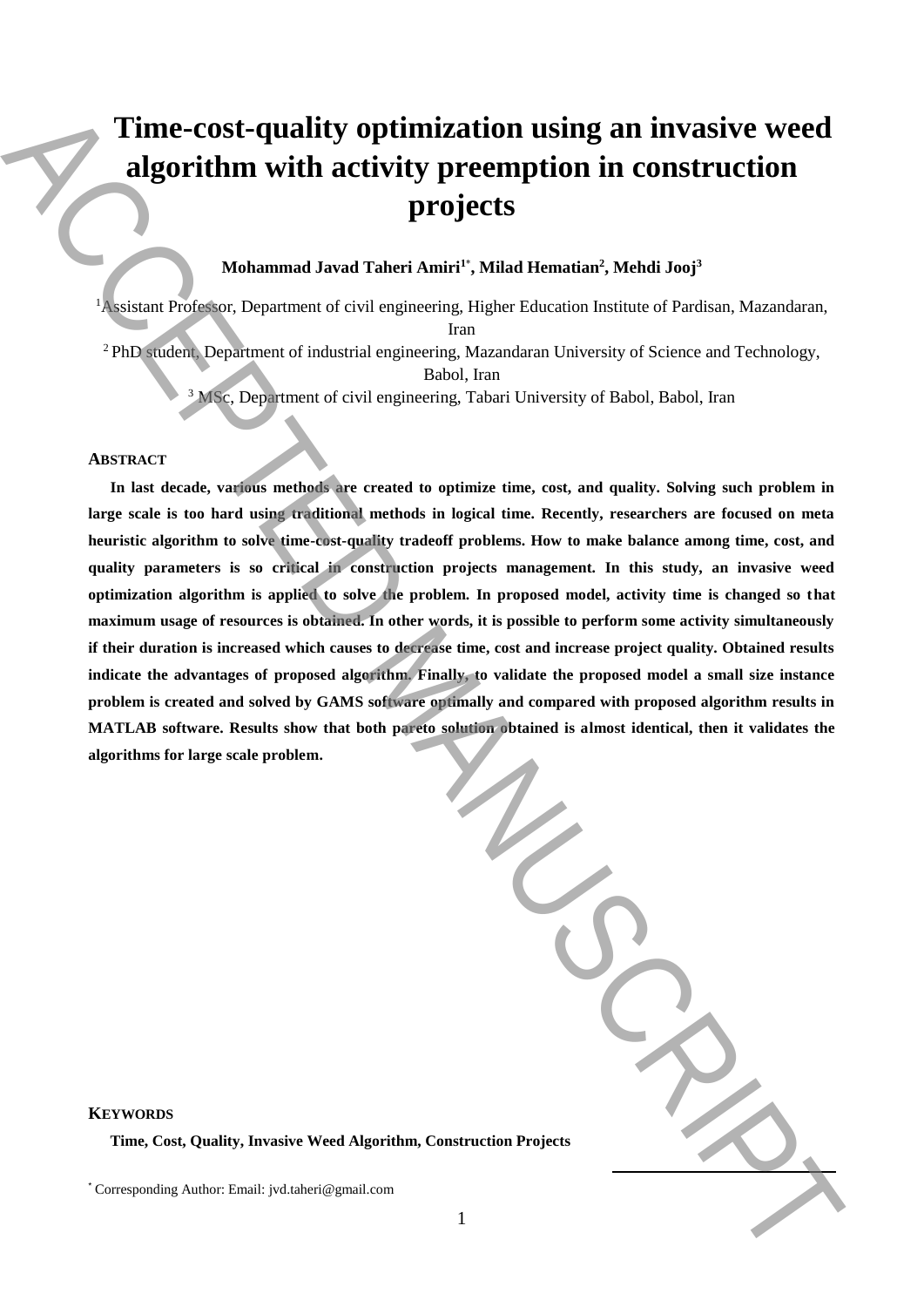# **1. Introduction**

According to complexity of projects, it seems unlikely that project goals will be achieved without planning. Project planning and controlling is one the most important part of project management. Project scheduling to gain maximum quality and minimum cost in the least time is project management. Thus, planning process is one the most significant principles in construction projects successful [1]. To generate a balance between time and cost of project and increasing efficiency several ways to solve time-cost tradeoff problems and find an optimum combination of activity mode are developed such as mathematical programming models [2,3,4], heuristic methods [5,6] and meta heuristic techniques [7,8].

In multi-objective and multi-mode project scheduling problems solution space is increased exponentially in medium and large scale problem due to different execution modes that available for activities. These kind of multi-objective problems are known as NP-hard [9]. Therefore, meta heuristic algorithm is used to solve problem. Many meta heuristic algorithms are developed to solve time-cost-quality tradeoff problem optimally, for example, simulated annealing algorithm by Taheri Amiri, et al. [10], and genetic algorithm by Mungle, et al. [11].

In this study, time, cost and quality with activity preemption is considered. Activity preemption, as principles of lean thinking approach is considered to remove waste. Proposed model are solved by invasive weed optimization algorithm. Furthermore, to validate the proposed model a small size instance problem is created and solved by GAMS software optimally and compared with proposed algorithm results in MATLAB software.

#### **2. Results and discussion**

As said above, an invasive weed optimization algorithm is developed to solve time, cost, and quality tradeoff problem. To do this end, a three objective model considering activity preemption is developed. Then, two instance problems are solved by proposed algorithm for performance evaluation. On the other hand, a small size problem is used to assess a meta heuristic algorithm. Afterward, an e-constraint method is applied to solve problem exactly due to multi-objective model. Each objective is optimized separately and the best value is recorded as well as upper bound of each ones. Then, one main objective is considered and others are set as constraints.

In this study, total cost is considered as main objective function and two others are set as constraint. To obtain Pareto solution, different values of objectives are considered. It is possible some combination of objective points do not have feasible solution. This problem is solved by GAMS software less than one minute on dual core system with CPU 3GHz and RAMS 2GB. Moreover, proposed algorithm able to find Pareto solution less than about 40 seconds. Results obtained from two methods are compared that indicate the suitable performance of invasive weed optimization algorithm. Furthermore, completion time and total cost of project states the mathematical model validation.

### **3. Conclusion**

In construction project, time, cost and quality management are most important goals of project management so that it performs in minimum completion time with least cost and acceptable quality. By taking advantage of the systemic approach and using new management tools, faster steps can be taken to achieve these goals. A scheduling planning tried to reduce time, cost and maximize quality and decrease job preemption, then resource unemployment and cost is declined. Invasive weed optimization algorithm is presented a set of solutions that makes manager to take decision more suitable.

In order to validate proposed method, two examples as case study are considered and solved by it which is obtained acceptable results. The results state that proper and efficient solution is achieved. It can be inferred that a suitable combination of activity execution mode and its sequence based on precedence relationships should be set to obtain a solution with balanced completion time, execution cost and delay time in resources. Finally, after activity mode selection scheduling planning should be set so that preemption is minimized. Furthermore, proposed problem is solved exactly with GAMS software on small size and compared by developed algorithm. Results indicate the appropriate performance of proposed algorithm. For future work direction, resource constrained, multi-mode activity, and multi-skilled one are suggested. The theoretic spectra is not as the spectra of the spectra is not as  $\frac{1}{2}$  the spectra of the spectra of the spectra of the spectra of the spectra of the spectra of the spectra of the spectra of the spectra of the spe

# **4. References**

- [1] El-Rayes K., Kandil A., (2005), "Time-cost-quality trade off analysis for highway construction", Journal of Construction Engineering and Management, Vol. 131, No. 4, PP. 477-486.
- [2] Burns S., Liu L., Feng C., (1996), "The LP/IP hybrid method for construction time-cost trade-off analysis", Construction Management and Economics, Vol. 14, PP. 199-215.